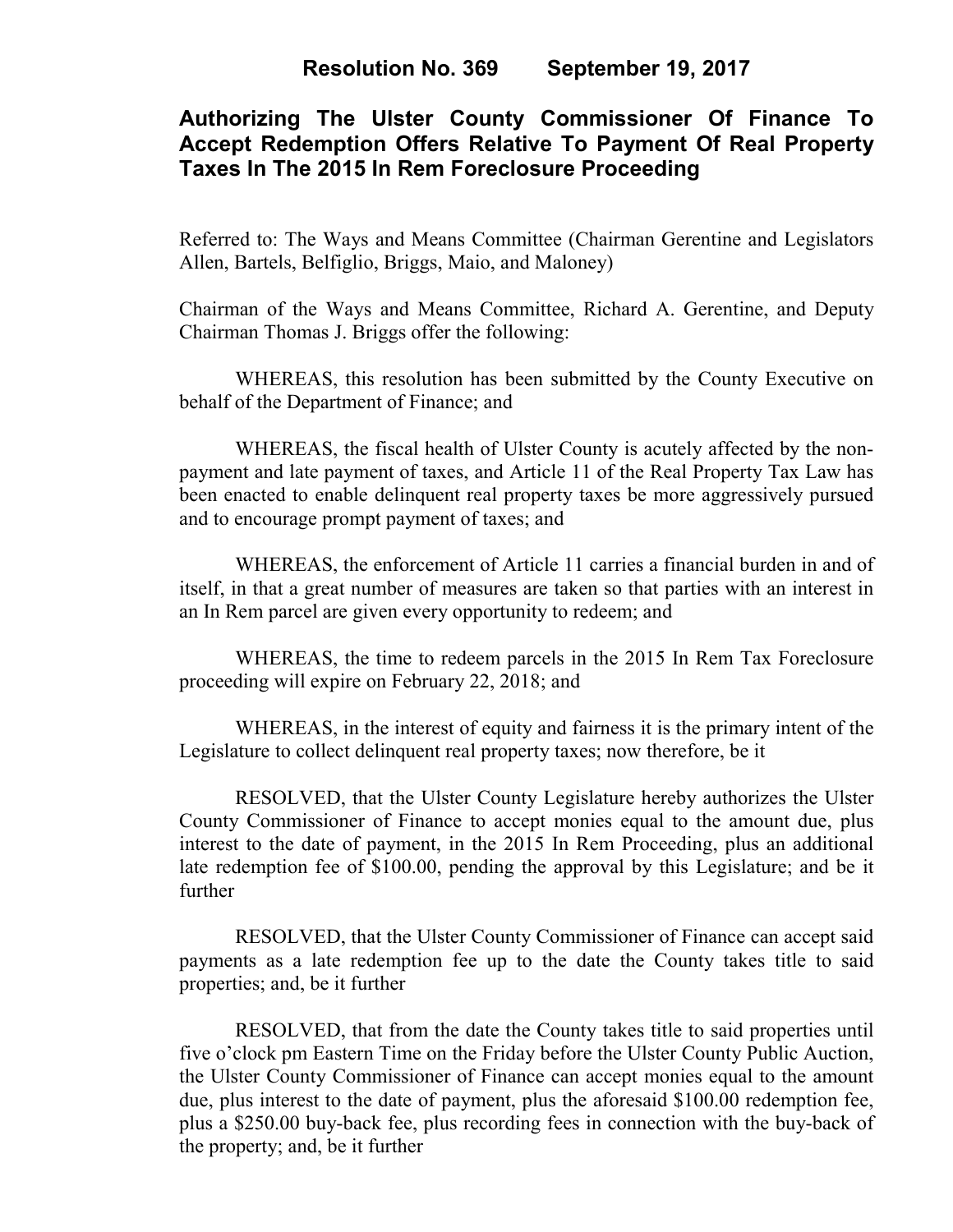## **- Page 2 -**

### **Resolution No. 369 September 19, 2017**

## **Authorizing The Ulster County Commissioner Of Finance To Accept Redemption Offers Relative To Payment Of Real Property Taxes In The 2015 In Rem Foreclosure Proceeding**

RESOLVED, pursuant to Article 11, Section 1125, subdivision 1 (c) as amended by Chapter 415 of the laws of 2006, the Ulster County Commissioner of Finance is authorized to add an additional \$100 posting fee, if necessary; and be it further

 RESOLVED, that the aforementioned monies held in escrow are considered an offer of redemption, and this offer is subject to the approval of the Ulster County Legislature in its sole and absolute discretion; and be it further

RESOLVED, that all payments must be in the form of certified check, bank check, cash or money order,

and move its adoption.

#### ADOPTED BY THE FOLLOWING VOTE:

AYES: 22 NOES: 0 (Absent: Legislator Fabiano)

Passed Committee: Ways and Means on September 13, 2017

FINANCIAL IMPACT: TO BE DETERMINED